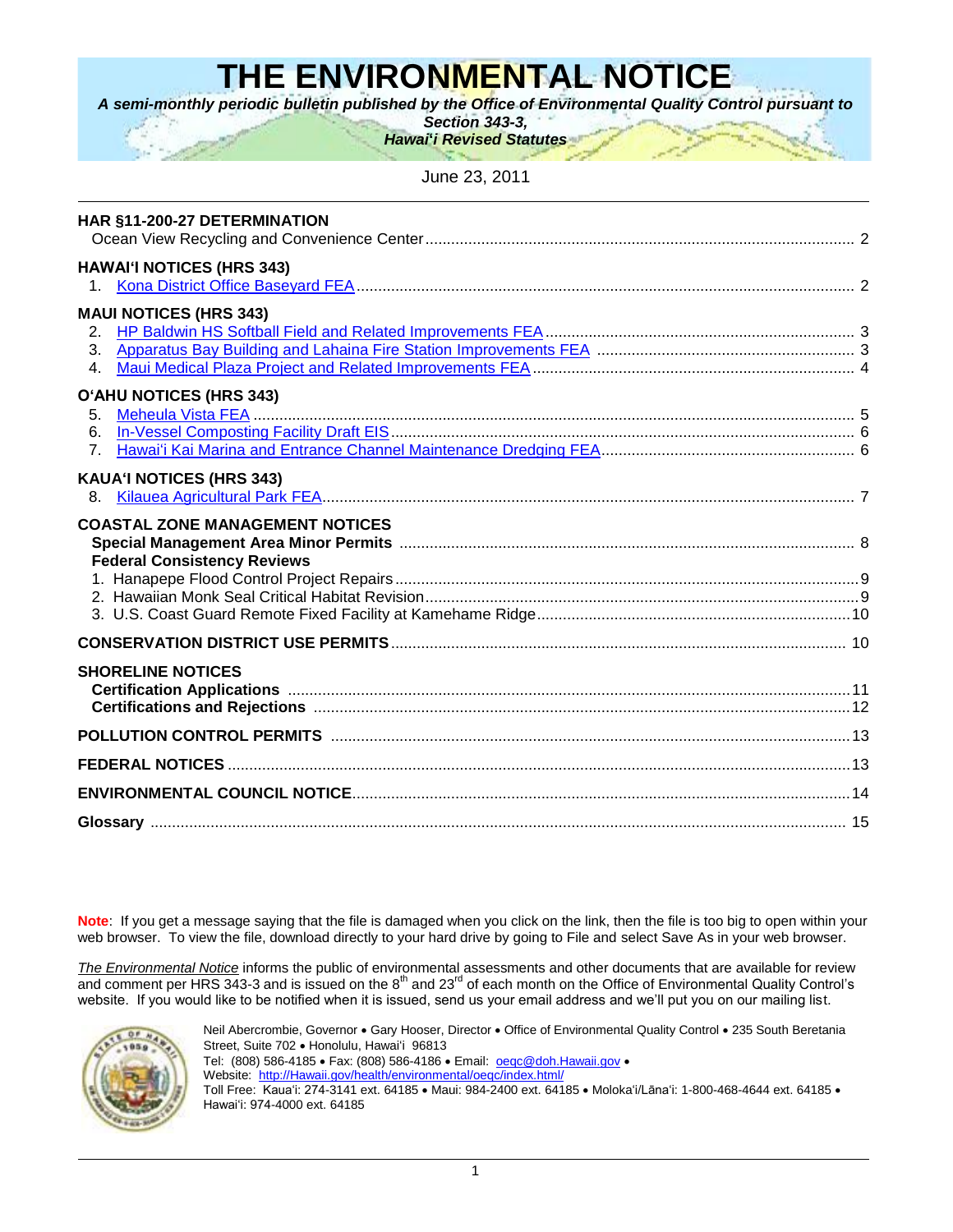

## **HAR §11-200-27 Determination**

**Determination of No Requirement for a Supplemental Environmental Impact statement (SEIS) for Ocean View Recycling Point and Convenience Center, TMK (3) 9-2-150:060, Kaʻu, Island of Hawaiʻi**

In a June 1, 2011, letter to the Office of Environmental Quality Control, the County of Hawaiʻi, pursuant to Section 11-200-27, Hawaiʻi Administrative Rules, has determined that the proposed acquisition of 12.64 acres of unimproved land, in addition to nine acres evaluated in a [2008 final environmental impact statement](http://oeqc.doh.hawaii.gov/Shared%20Documents/EA_and_EIS_Online_Library/Hawaii/2000s/2008-04-23-FEIS-Ocean-View-Recycling-Point-and-Convenience-Center.pdf) for the Ocean View and Convenience Center, does not constitute a

substantive change in size, scope, intensity, use, location or timing, or



any other change resulting in individual or cumulative impacts not originally disclosed, and therefore, does not require a supplemental environmental impact statement.

There will be no change in the proposed action except providing a greater unimproved buffer area between the proposed use and neighboring properties. This acquisition will lessen the potential impacts upon neighboring uses and properties.

Furthermore, use of county funds for "acquisition of unimproved real property" is exempt from an environmental assessment under HRS §343-5(a). For more information, please contact Mr. Ivan Torigoe of the Hawaiʻi Department of Environmental Management at (808) 961-8083.

#### **HAWAI'I NOTICES (HRS 343)**

#### **1. [DAGS Kona District Office Baseyard](http://oeqc.doh.hawaii.gov/Shared%20Documents/EA_and_EIS_Online_Library/Hawaii/2010s/2011-06-23-FEA-DAGS-Kona-District-Office-Baseyard.pdf) FEA (FONSI)**

| Island:                        | Hawai'i                                                |  |
|--------------------------------|--------------------------------------------------------|--|
| <b>District:</b>               | North Kona District                                    |  |
| TMK:                           | $(3)$ 7-8-007:061                                      |  |
| <b>Permits:</b>                | Standard construction permits                          |  |
| <b>Proposing/Determination</b> |                                                        |  |
| Agency:                        | State of Hawai'i Department of Accounting and General  |  |
|                                | Services (DAGS), Project Management Branch, 1151       |  |
|                                | Punchbowl Street, Room 427, Honolulu, HI 96813.        |  |
|                                | Contact: Ms. Gina Ichiyama, (808) 586-0472             |  |
| <b>Consultant:</b>             | Kimura International, Inc., 1600 Kapi'olani Boulevard, |  |
|                                | Suite 1610, Honolulu, HI 96814. Contact: Ms. Leslie    |  |
|                                | Kurisaki, (808) 944-8848                               |  |
| Status:                        | Finding of No Significant Impacts (FONSI)              |  |
|                                | Determination                                          |  |



The State of Hawai"i Department of Accounting and General Services (DAGS) is proposing to construct a new Kona District Office Baseyard on a vacant, 0.97 acre site on Hawaiʻi Belt Road (Kuakini Highway), Kona, Hawai"i. The DAGS Kona District Office provides repair and maintenance service to State-owned facilities in West Hawai'i. The existing baseyard, located at the old Napo'opo'o School in Captain Cook, is housed in buildings close to 100 years old and in very poor physical condition, with leaking roofs and inadequate storage. A new baseyard in a more central location is needed.

The State-owned project site was once the playing field for the former Keauhou Uka School in Holualoa, and was set aside by the State Board of Land and Natural Resources for a DAGS baseyard by Executive Order. The former Keauhou Uka school buildings are on an adjacent site to the east (mauka)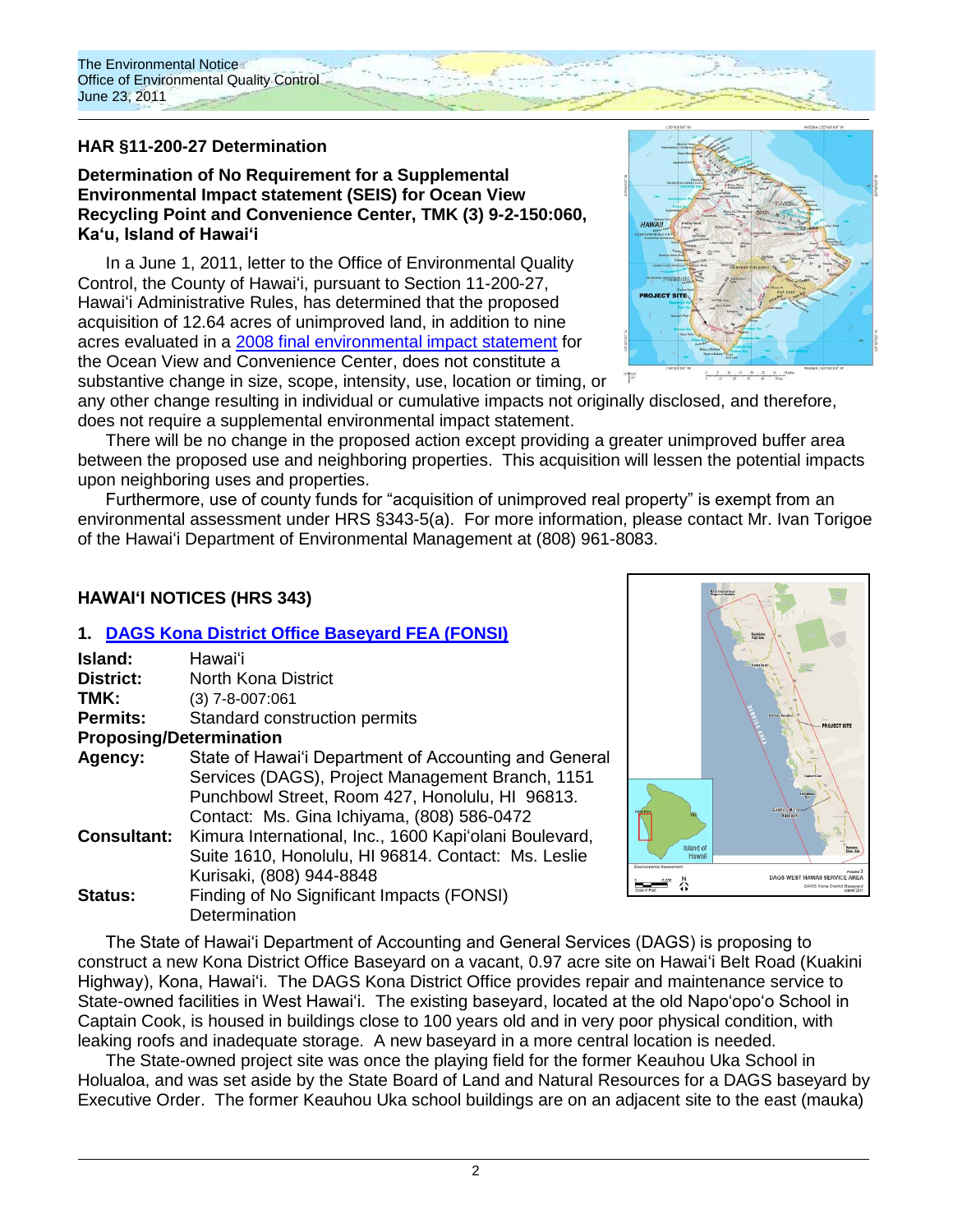

and are currently occupied by the Keauhou Head Start pre-school and the Hawai"i County Economic Opportunity Council (HCEOC).

The new baseyard will include a carpentry shop, paint shop, electrical shop, masonry shop, plumbing shop, and administrative offices. Access to the site will be off a single driveway on Hawai'i Belt Road. Project impacts include noise and dust during construction, including construction of a waterline through the State-owned parcel occupied by the Head Start school and HCEOC. Construction period impacts will be temporary and can be mitigated. Once operational, the baseyard will have minimal noise and air quality impact on the adjacent property because all maintenance activity will occur inside the shops, which are outfitted with dust collectors and air filters. Baseyard crews are out in the field for most of the day when the Head Start children are in school. There are no threatened or endangered species on the project site. An archaeological field inspection noted no historic properties and no further archaeological work is needed. The impact of the project traffic on Kuakini Highway will not be significant.

## **MAUI NOTICES (HRS 343)**

## **2. HP [Baldwin High School Softball Field](http://oeqc.doh.hawaii.gov/Shared%20Documents/EA_and_EIS_Online_Library/Maui/2010s/2011-06-23-FEA-HP-Baldwin-HS-Softball-Field-and-Related-Improvements.pdf) FEA (FONSI)**

| Island:                        | Maui                                                    |
|--------------------------------|---------------------------------------------------------|
| <b>District:</b>               | Wailuku                                                 |
| TMK:                           | $(2)3 - 8 - 007:004$ (por.)                             |
| <b>Permits:</b>                | Building Permit, Grading Permit, Noise Permit (as       |
|                                | applicable), NPDES (as applicable)                      |
| <b>Proposing/Determination</b> |                                                         |
| Agency:                        | State of Hawai'i, Department of Education, P.O. Box     |
|                                | 2360, Honolulu, Hawai'i 96804. Contact: Duane           |
|                                | Kashiwai, Administrator, (808)586-0430                  |
| <b>Consultant:</b>             | Munekiyo & Hiraga, Inc., 305 High Street, Suite 104,    |
|                                | Wailuku, Hawai'i 96793. Contact: Colleen Suyama,        |
|                                | Senior Associate, (808)244-2015                         |
| Status:                        | Finding of No Significant Impacts (FONSI) Determination |



The State of Hawaiʻi, Department of Education (DOE), proposes the development of a softball practice field and related improvements on an approximately 3.1-acre site on the HP Baldwin High School campus adjacent to the Boy Scouts of America Council offices located in Wailuku, Maui. The project components will include construction of a new softball field with dugouts, pitchers" warm up area, a batting cage, unisex restroom and Americans with Disability Act (ADA) parking space. The project will also provide ADA access from other parts of campus. Site work includes excavation and embankment of the site, construction of an access roadway, walkways, and installation of service utilities including water, sewer, underground electrical and a drainage system. The Baldwin High School property is owned by the County of Maui.

The use of County lands and State funds are triggers for Chapter 343, Hawaiʻi Revised Statutes. As such, a Draft Environmental Assessment (EA) has been prepared pursuant to Chapter 343, HRS, and Chapter 200 of Title 11, Hawaiʻi Administrative Rules, Environmental Impact Statement Rules.

## **3. [Apparatus Bay Building and Lahaina Fire Station](http://oeqc.doh.hawaii.gov/Shared%20Documents/EA_and_EIS_Online_Library/Maui/2010s/2011-06-23-FEA-Apparatus-Bay-Building-and-Lahaina-Fire-Station-Improvements.pdf) Improvements FEA (FONSI)**

| Island:         | Maui                                                                                 |
|-----------------|--------------------------------------------------------------------------------------|
| District:       | ∟ahaina.                                                                             |
| TMK:            | $(2)4 - 5 - 021:016$ (por.)                                                          |
| <b>Permits:</b> | Special Management Area Use Permit, County, Special Use Permit, Construction Permits |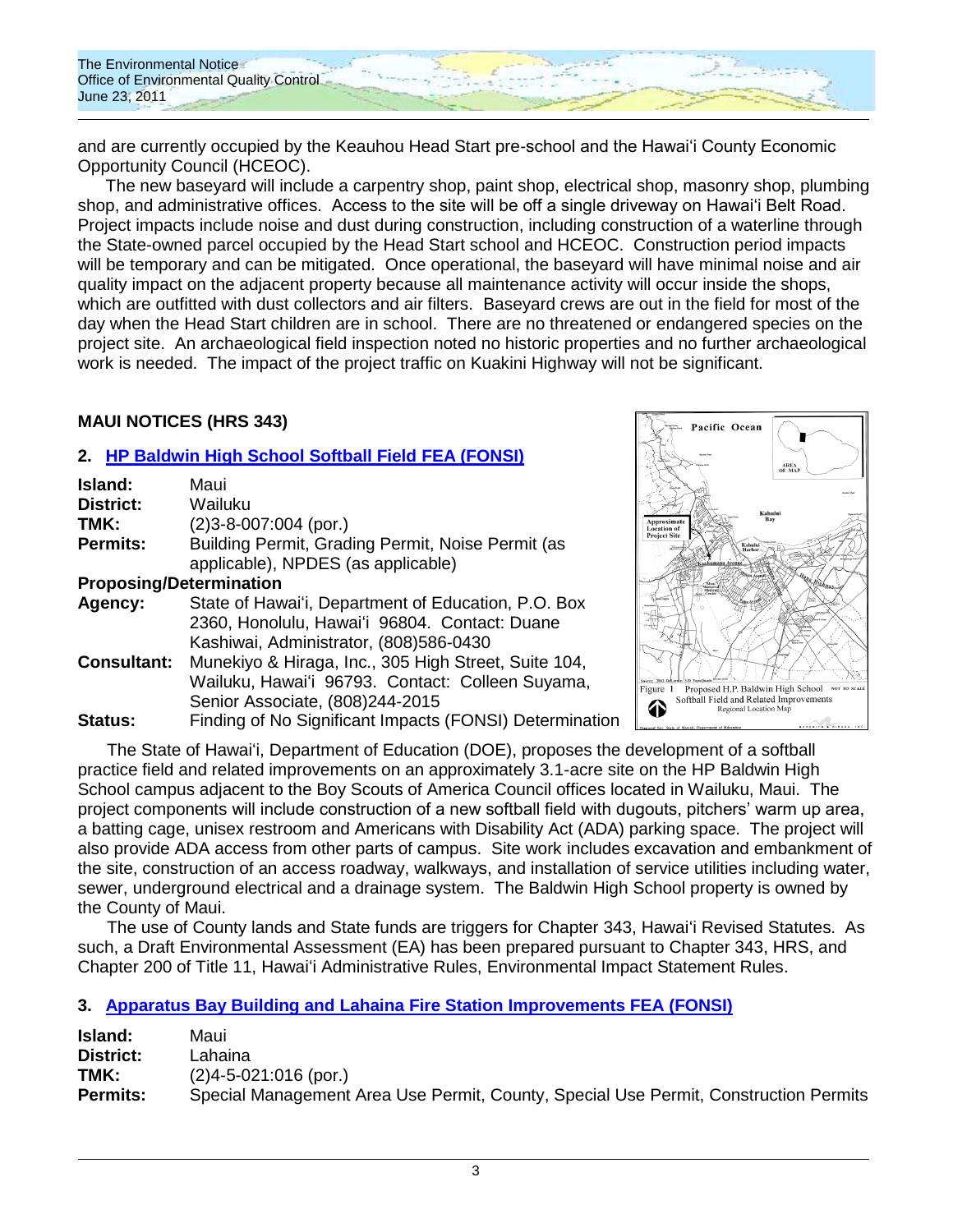The Environmental Notice Office of Environmental Quality Control June 23, 2011

## **Proposing/Determination**

| Agency:               | County of Maui, Department of Fire and Public Safety, |  |
|-----------------------|-------------------------------------------------------|--|
|                       | 200 Dairy Road, Kahului, Hawai'i, 96732. Contact: Lee |  |
|                       | Mainaga, Fire Services Officer, (808) 270-7561        |  |
| <b>Consultant:</b>    | Munekiyo & Hiraga, Inc., 305 High Street, Suite 104,  |  |
|                       | Wailuku, Hawai'i, 96793. Contact: Mark Alexander      |  |
|                       | Roy, AICP, Program Manager, (808) 244-2015            |  |
| <b>Status:</b>        | Finding of No Significant Impacts (FONSI)             |  |
| $D = 1 + \frac{1}{2}$ |                                                       |  |

#### Determination

The County of Maui, Department of Fire and Public Safety



proposes to construct a new 2,838 square foot (sq. ft.) apparatus bay building and related improvements adjacent to the existing Lahaina Fire Station in Wahikuli, Maui. The proposed apparatus bay building will be used to provide shelter for a fire truck, utility vehicle, and a boat/trailer combination. The new structure will be constructed with a combination of concrete masonry unit (CMU) and pre-manufactured steel and will also contain sleeping quarters for two (2) personnel, a weight/fitness room, laundry facilities, and a restroom/shower. The new structure will be fully accessible in compliance with ADA requirements and will also include automatic fire sprinkler protection. Related improvements will include the removal of two (2) storage sheds and the relocation of an above-ground fuel tank, as well as installation of utility connections.

The proposed action involves the use of State lands and County funds, triggers for Chapter 343, Hawaiʻi Revised Statutes. As such, an Environmental Assessment (EA) has been prepared for the project.

## **4. [Maui Medical Plaza Project and Related Improvements](http://oeqc.doh.hawaii.gov/Shared%20Documents/EA_and_EIS_Online_Library/Maui/2010s/2011-06-23-FEA-Maui-Medical-Plaza-Project-Volume-I.pdf) FEA [\(FONSI\)](http://oeqc.doh.hawaii.gov/Shared%20Documents/EA_and_EIS_Online_Library/Maui/2010s/2011-06-23-FEA-Maui-Medical-Plaza-Project-Volume-I.pdf)**

| Island:            | Maui                                                          |  |
|--------------------|---------------------------------------------------------------|--|
| District:          | Wailuku                                                       |  |
| TMK:               | $(2)$ 3-7-011:028                                             |  |
| <b>Permits:</b>    | Special Management Area (SMA) Use Permit, Section 404         |  |
|                    | Department of Army (DA) Permit, Section 401 Water             |  |
|                    | Quality Certification, Coastal Zone Management (CZM)          |  |
|                    | Consistency Determination, Work-To-Perform in State           |  |
|                    | Right-of-Way, Driveway Permits, Work-To-Perform on            |  |
|                    | County Roadway, Construction Permits, NPDES Permit            |  |
|                    | (as applicable), Noise Permit (as applicable)                 |  |
| <b>Applicant:</b>  | Kanaha Professional Plaza, LLC, 350 Hukilike Street, Suite    |  |
|                    | D, Kahului, Hawai'i 96732                                     |  |
|                    | Contact: Robert T. McDaniel III, (808) 283-8811               |  |
| Approving          |                                                               |  |
| Agency:            | County of Maui, Department of Planning, Maui Planning Comr    |  |
|                    | Street, Wailuku, Hawai'i 96793. Contact: James Buika, Staff   |  |
| <b>Consultant:</b> | Munekivo & Hiraga, Inc., 305 High Street, Suite 104, Wailuku, |  |

LOCATION MAP **PROJEC** WELAND OF MAU VICINITY MAP

mission, 250 South High Planner, (808) 270-7735 **Hawai**'i 96793. Contact: Mark Alexander Roy, AICP, Project Manager, (808) 244-2015 **Status:** Finding of No Significant Impacts (FONSI) Determination. **[Appendices-](http://oeqc.doh.hawaii.gov/Shared%20Documents/EA_and_EIS_Online_Library/Maui/2010s/2011-06-23-FEA-Maui-Medical-Plaza-Project-Volume-II.pdf) Volume II**

Kanaha Professional Plaza, LLC proposes the development of the Maui Medical Plaza at Kanaha in Kahului, Maui. Accessed from Hana Highway, the project site is a 2.5-acre parcel of land within the Kahului Harbor Industrial Subdivision. The Maui Medical Plaza is proposed as a 6-story building (approximately 132,869-square foot), designed to accommodate physicians" offices, medical laboratories, radiology services, administrative services, and a pharmacy. Directly behind and attached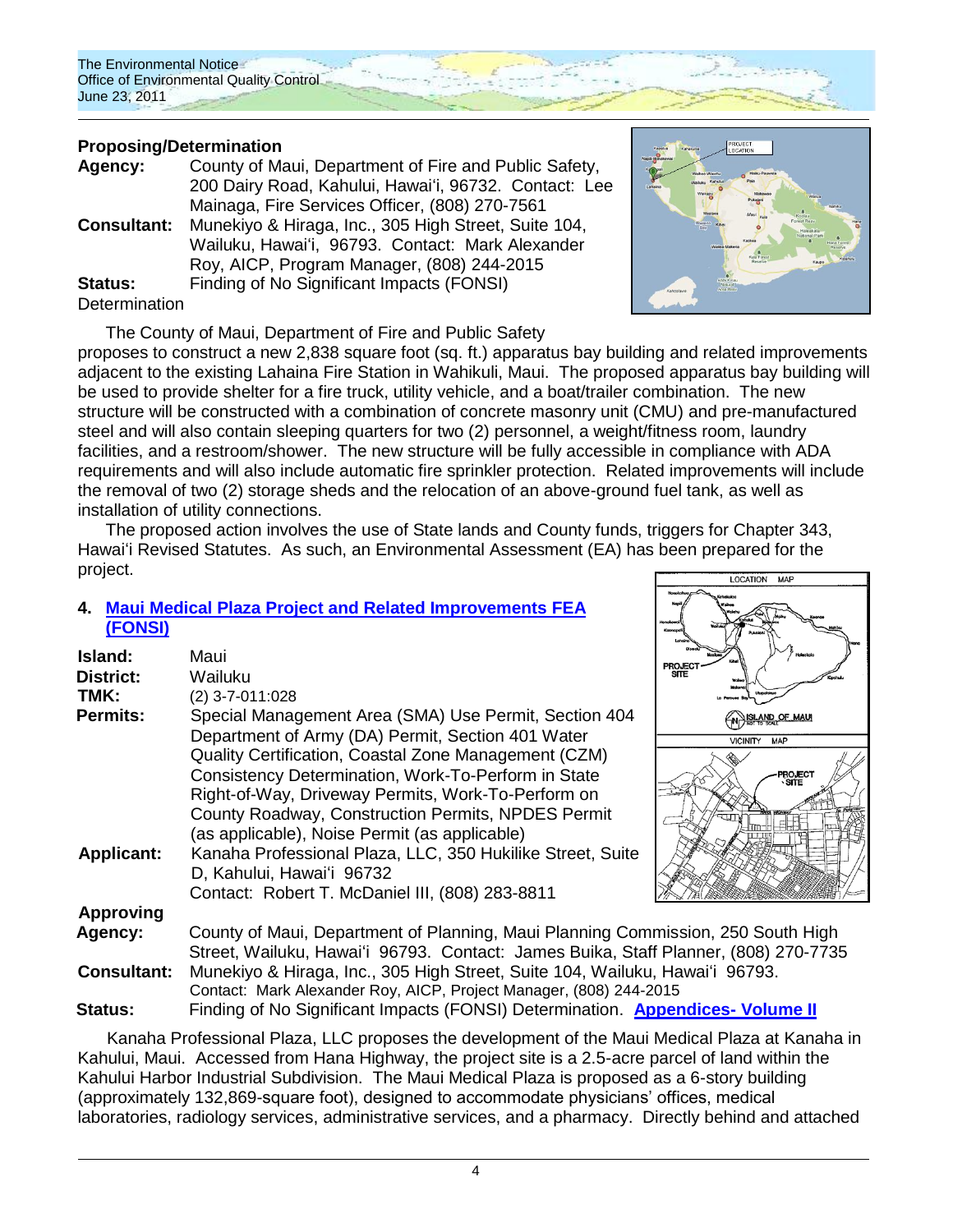The Environmental Notice **Office of Environmental Quality Control** June 23, 2011

to the medical building will be a six-story parking structure. The parking structure, together with surface parking, will provide approximately 363 off-street parking stalls for patients, doctors, and other personnel. Related improvements include site grading, landscaping, and the installation of underground utilities and driveway access. The proposed project is intended to address the shortage of quality medical office space on Maui.

Inasmuch as the proposed driveway and utility improvements affect Hana Highway, a State facility, and East Kamehameha Avenue, a County facility, an Environmental Assessment (EA) has been prepared pursuant to Chapter 343, Hawaiʻi Revised Statutes (HRS). Furthermore, the project site is situated within the County of Maui"s Special Management Area (SMA), thus requiring the preparation and processing of a SMA Use Permit application. The Maui Planning Commission will serve as the approving agency for both the EA and SMA Use Permit.

> PROJECT **LOCATION**

## **OʻAHU NOTICES (HRS 343)**

## **5. [Meheula Vista](http://oeqc.doh.hawaii.gov/Shared%20Documents/EA_and_EIS_Online_Library/Oahu/2010s/2011-06-23-FEA-Meheula-Vista.pdf) FEA (FONSI)**

| Island:            | Oʻahu                                                                                                                                              | Makaha<br>Marine Corps<br>Makaha Waiana |  |
|--------------------|----------------------------------------------------------------------------------------------------------------------------------------------------|-----------------------------------------|--|
| <b>District:</b>   | Central O'ahu                                                                                                                                      | Nanakul<br>Vilage Par<br>Vaipahu        |  |
| TMK:               | $9 - 5 - 002$ ; 032                                                                                                                                |                                         |  |
| <b>Permits:</b>    | 201H Permit, Building Permits, Grading                                                                                                             | Honolulu<br>Mamala Bay                  |  |
|                    | Permits, Drain Connection License, and                                                                                                             |                                         |  |
|                    | Subdivision for creation of a sewer easement.                                                                                                      |                                         |  |
| <b>Applicant:</b>  | Catholic Charities Housing Development Corporation and GSF LLC. Mr. Edward Ontai,                                                                  |                                         |  |
|                    | Vice President, Catholic Charities Housing Development. c/o 1822 Ke'eaumoku Street,<br>Honolulu, Hawai'i 96822. Contact: Corporation, 808-527-4835 |                                         |  |
| <b>Approving</b>   |                                                                                                                                                    |                                         |  |
| Agency:            | State of Hawai'i, Hawai'i Housing Finance & Development Corporation, Department of                                                                 |                                         |  |
|                    | Business, Economic Development & Tourism. 677 Queen Street, Honolulu, Hawai'i                                                                      |                                         |  |
|                    | 96813. Contact: Mr. Stan Fujimoto, Project Manager, 808-587-0541                                                                                   |                                         |  |
| <b>Consultant:</b> | Kusao & Kurahashi, Inc., 2752 Woodlawn Drive, Suite 5-202, Honolulu, Hawai'i 96822.                                                                |                                         |  |
|                    | Contact: Mr. Keith Kurahashi, (808) 988-223                                                                                                        |                                         |  |
| Status:            | Finding of No Significant Impacts (FONSI) Determination                                                                                            |                                         |  |

Meheula Vista, a proposed senior affordable rental development, will be available to seniors 55 years and older earning 60% and below the Area Median Gross Income, and will remain a senior affordable rental for 62 years.

Meheula Vista will be comprised of 300 senior apartment units, one resident manager's unit, a separate multi-purpose building, a total of 187 parking spaces, landscaping, and private park areas, including meandering pathways, resting benches and victory gardens. It will be developed in two to four phases depending on the availability and timing of financing. The phased development will consist of four separate buildings each with a two-story and three-story wing, and each offering 75 one-bedroom units, a multi-purpose room and 33 parking stalls. An additional 44 parking stalls will be spread throughout the development in close proximity to the apartment buildings. The multi-purpose building, with 11 parking stalls, is planned for the first phase of the development.

Various measures to mitigate traffic impacts include installing a traffic signal system, providing adequate on-site loading and off-loading service areas, and providing sufficient turning radii at all project driveways/roadways. Construction-related traffic, air, and noise impacts will be short-term in nature.

No significant adverse impacts are anticipated.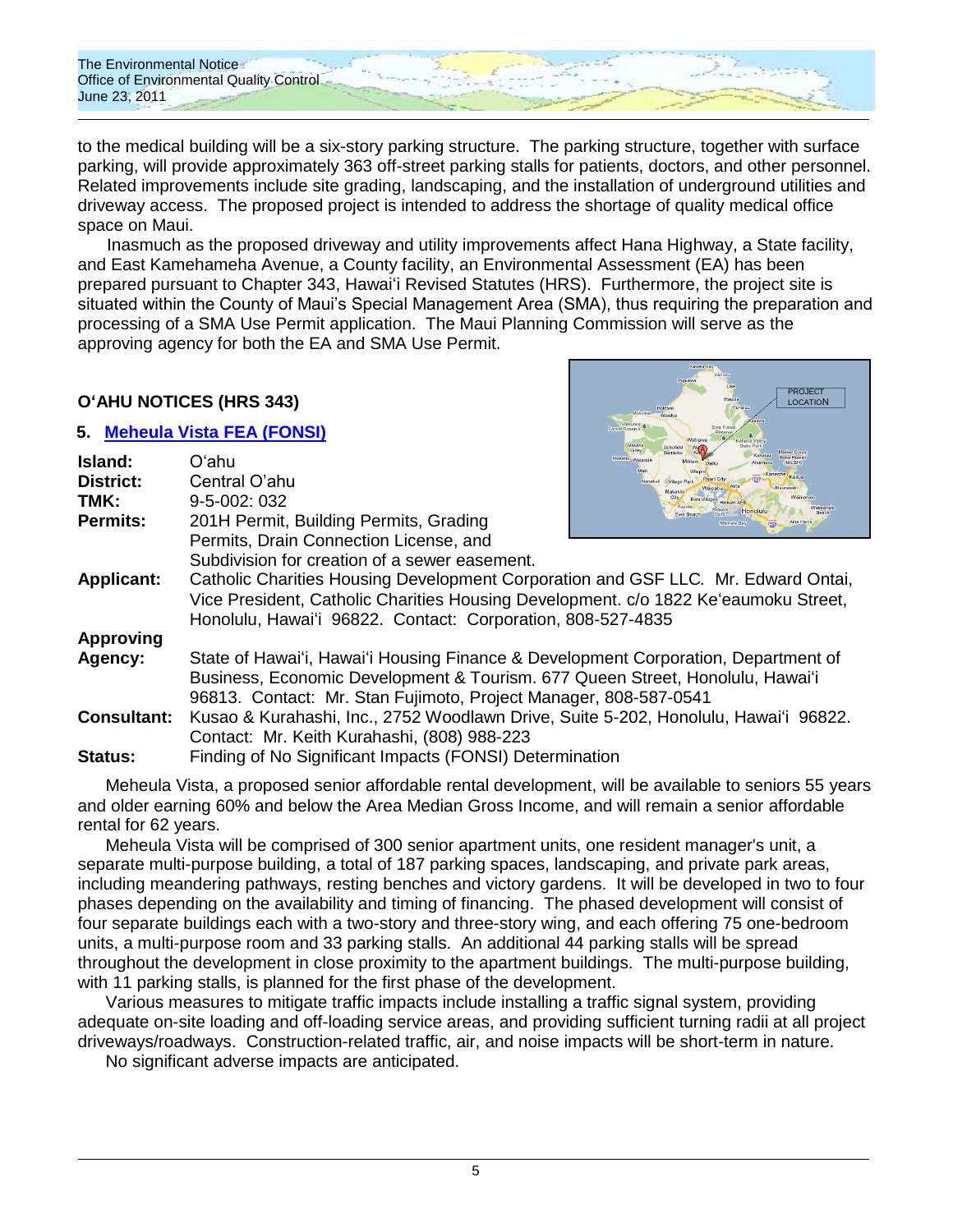## **6. [In-Vessel Composting Facility](http://oeqc.doh.hawaii.gov/Shared%20Documents/EA_and_EIS_Online_Library/Oahu/2010s/2011-06-23-DEIS-Waialua-In-Vessel-Composting-Facility.pdf) Draft EIS**

| Island:<br><b>District:</b><br>TMK:<br><b>Permits:</b> | Oʻahu<br>Waialua<br>6-5-002: 026<br>Hawai'i Department of Health National Pollutant<br>Discharge Elimination System (NPDES) for<br>Storm Water Associated with Construction<br>Activity, NPDES for Storm Water Associated<br>with Construction Activity, Solid Waste<br>Management Permit, Temporary Non-Covered                                                                                                                                                                                                                   | LOCATION<br>Hausk<br>Mokuleta <sup>1</sup><br>Mokuleia za<br>WA Forest<br>Forest Reserve<br>Reserve<br>Makaha<br>Schofield<br>Valley<br><b>Manne Corps</b><br>Makaha Waianar<br>(MCBH)<br>Kaitua<br>Village Park<br>Nanakuli<br>Maunawilli<br>Makakilo<br>Maimana<br><b>Hickam AFB</b><br>Honolulu<br>Aina Ha<br>Mamala Bay |  |
|--------------------------------------------------------|------------------------------------------------------------------------------------------------------------------------------------------------------------------------------------------------------------------------------------------------------------------------------------------------------------------------------------------------------------------------------------------------------------------------------------------------------------------------------------------------------------------------------------|-----------------------------------------------------------------------------------------------------------------------------------------------------------------------------------------------------------------------------------------------------------------------------------------------------------------------------|--|
| <b>Applicant:</b>                                      | Source Permit, Air Pollution Control Permit; Department of Land and Natural Resources<br>Well Construction Permit; Department of Transportation Permit for Transportation of<br>Oversized and Overweight Equipment Loads; City & County of Honolulu Conditional Use<br>Permit (Major), Special Use Permit, Zoning Variance (Height), Building Permit, Grading,<br><b>Grubbing and Stockpiling Permit</b><br>Hawaiian Earth Recycling, LLC, 91-400 Malakole Street, Kapolei, Hawai'i 96707.<br>Contact: Gregory Apa, (808) 792-0126 |                                                                                                                                                                                                                                                                                                                             |  |
| Accepting                                              |                                                                                                                                                                                                                                                                                                                                                                                                                                                                                                                                    |                                                                                                                                                                                                                                                                                                                             |  |
| <b>Authority:</b>                                      | Department of Environmental Services, 1000 Uluohia Street, Suite 212, Kapolei, Hawai'i<br>96707. Contact: Steven Serikaku, (808) 768-3428                                                                                                                                                                                                                                                                                                                                                                                          |                                                                                                                                                                                                                                                                                                                             |  |
| <b>Consultant:</b>                                     | Wilson Okamoto Corporation, 1907 South Beretania St., Suite 400, Honolulu, Hawai'i<br>96813. Contact: Earl Matsukawa, (808) 946-2277                                                                                                                                                                                                                                                                                                                                                                                               |                                                                                                                                                                                                                                                                                                                             |  |
| <b>Status:</b>                                         | Statutory 45-day comment period; comments are due on August 6, 2011. Send<br>comments to the Applicant, Accepting Authority and the Consultant                                                                                                                                                                                                                                                                                                                                                                                     |                                                                                                                                                                                                                                                                                                                             |  |
|                                                        |                                                                                                                                                                                                                                                                                                                                                                                                                                                                                                                                    |                                                                                                                                                                                                                                                                                                                             |  |

Hawaiian Earth Recycling LLC (HER) proposes to construct an in-vessel composting facility in Waialua on the island of Oʻahu. The proposed project site is owned by Cedar Grove Hawaiʻi LLC and encompasses approximately 112 acres. The in-vessel composting facility will process up to 150,000 tons per year of green waste, food waste, and dewatered sewage sludge and produce marketable products such as compost, soil amendments, potting mixes, and erosion control materials. This project will be an important and integral part of O'ahu's overall Solid Waste Management System, as private companies, such as HER, assist the City and County of Honolulu"s efforts to direct materials for reuse.

## **7. [Hawaiʻi Kai Marina and Entrance Channel Maintenance Dredging](http://oeqc.doh.hawaii.gov/Shared%20Documents/EA_and_EIS_Online_Library/Oahu/2010s/2011-06-23-FEA-Hawaii-Kai-Marina-Dredging.pdf) FEA (FONSI)**

| Island:           | Oʻahu                                                                                                                                                                                                                                                                    |                           |
|-------------------|--------------------------------------------------------------------------------------------------------------------------------------------------------------------------------------------------------------------------------------------------------------------------|---------------------------|
| <b>District:</b>  | <b>Conservation District</b>                                                                                                                                                                                                                                             |                           |
| TMK:              | 39007011, 39008035, 39002011, 39002010,<br>39002009                                                                                                                                                                                                                      |                           |
| <b>Permits:</b>   | U.S. Army Corps of Engineers Sections 10<br>and 404; Department of Health Clean Water<br>Act Section 401 Water Quality Certification<br>and National Pollutant Discharge Elimination<br>System Permit; Department of Planning<br>Coastal Zone Management Act Consistency | Mo<br>Forest Re<br>Makahı |
|                   | <b>Determination Conservation District Use</b>                                                                                                                                                                                                                           |                           |
|                   | Permit                                                                                                                                                                                                                                                                   |                           |
| <b>Applicant:</b> | Hawai'i Kai Marina Community Association, 377 Keahol                                                                                                                                                                                                                     |                           |



**2001EC** 

e Street, D-1C, Honolulu, Hawaiʻi 96825. Contact: (808) 396-2469, Fax: (808) 3962470, Email: RollerHI@aol.com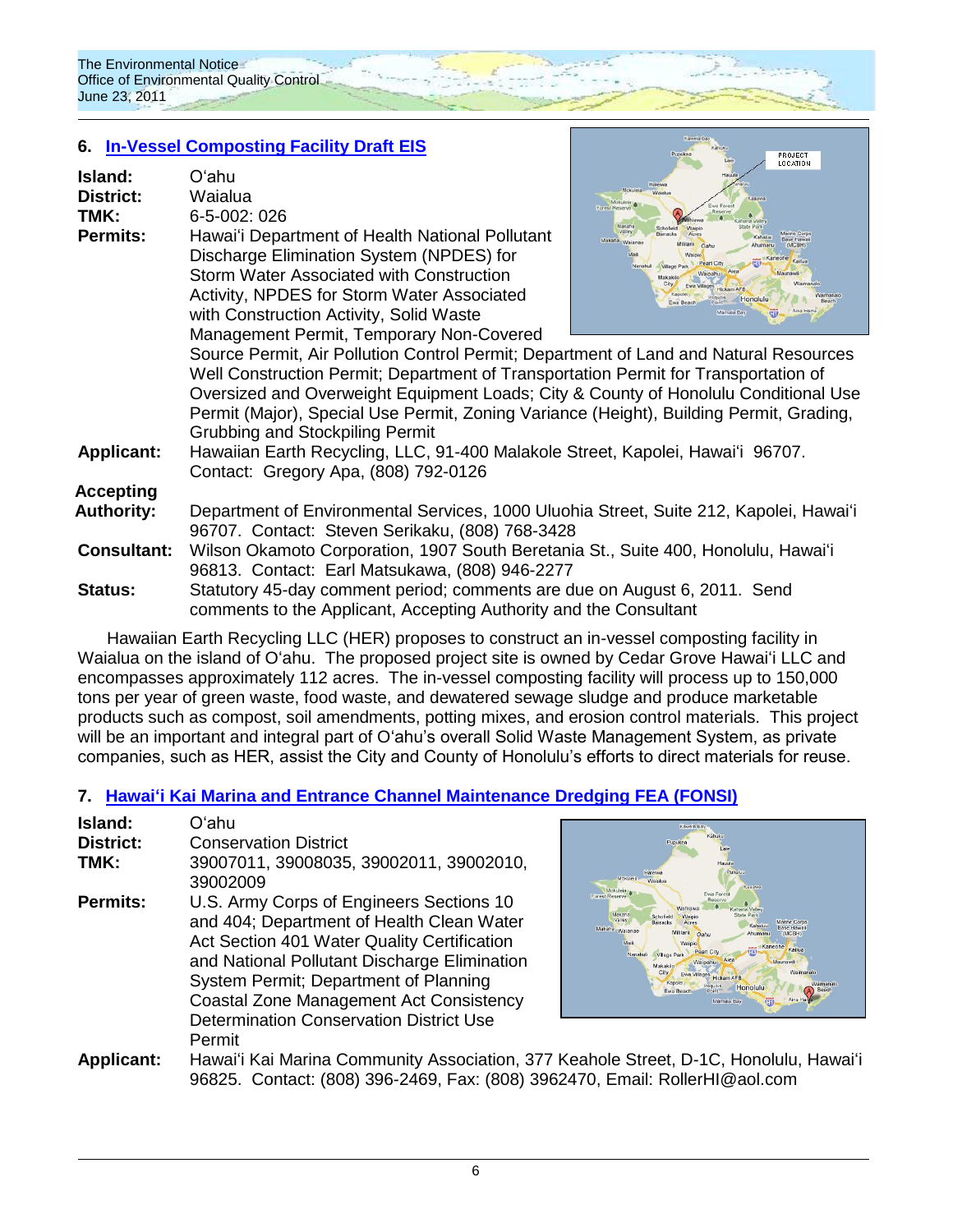## **Approving**

| Agency:        | State of Hawai'i Department of Land and Natural Resources, 1151 Punchbowl Street,           |  |  |
|----------------|---------------------------------------------------------------------------------------------|--|--|
|                | Room 131, Honolulu, Hawai'i 96813. Contact: Sam Lemmo, (808) 587-0377, Fax: (808)           |  |  |
|                | 587-0322                                                                                    |  |  |
|                | Consultant: Anchor QEA, L.P., 26300 La Alameda, Suite 240, Mission Viejo, California 92691. |  |  |
|                | Contact: Michael Whelan, (949) 347-2780, Fax: (949) 334-9646, Email:                        |  |  |
|                | mwhelan@anchorgea.com                                                                       |  |  |
| <b>Status:</b> | Finding of No Significant Impacts (FONSI) Determination                                     |  |  |

Dredging within the marina and entrance channel will likely cause a temporary increase in turbidity in the immediate vicinity of dredging operations. A Water Quality Management Plan (WQMP) will be developed for the project and standard best management practices (BMPs) will be used to minimize dispersion of suspended sediments during the dredging.

The placement of dredged material at Maunalua Bay Beach Park and Portlock Beach may temporarily increase turbidity immediately adjacent to the nourishment site. Turbidity is expected to be minimal, because the sediment proposed for beach nourishment is coarse sand with few fines.

The assessment of biological resources and water quality suggests that the project will result in only temporary, minimal impacts to the environment. The report also suggests that the proposed dredge areas support relatively depauperate communities, including many nonnative species. It is anticipated that the soft bottom benthic communities disrupted by dredging operations will be recolonized quite rapidly from neighboring areas without any long-term impacts.

The draft biological resources report also concludes that no endangered or threatened species, or species proposed for listing, will be adversely affected by the project. In addition, the report states that no impacts to live corals or sea-grasses are expected to result from the project.

## **KAUAʻI NOTICES (HRS 343)**

#### **8. [Kīlauea Agricultural Park](http://oeqc.doh.hawaii.gov/Shared%20Documents/EA_and_EIS_Online_Library/Kauai/2010s/2011-06-23-FEA-Kilauea-Agricultural%20Park.pdf) FEA (FONSI)**

| Island:          | Kaua'i                                                                                                                                                                                                                                                                        |
|------------------|-------------------------------------------------------------------------------------------------------------------------------------------------------------------------------------------------------------------------------------------------------------------------------|
| <b>District:</b> | Kīlauea                                                                                                                                                                                                                                                                       |
| TMK:             | $(4)$ 5-2-004:099                                                                                                                                                                                                                                                             |
| <b>Permits:</b>  | Conservation Plan, Well Construction/Pump<br>Installation Permits, Noise Permit, National<br>Pollutant Discharge Elimination System Permit,<br>Use Permit, Special Management Area Permit,<br>Roadway Access, Ministerial Permits (building,<br>plumbing, electrical permits) |

#### **Proposing/Determination**

- **Agency:** Office of Economic Development, County of Kaua"i, 4444 Rice Street, Suite 200, Līhu"e, Hawaiʻi 96766.
	- Contact: George K. Costa, (808) 241-4949
- **Consultant:** R.M. Towill Corporation, 2024 North King Street, Suite 200, Honolulu, HI 96819. Contact: Brian Takeda, (808) 842-1133
- **Status:** Finding of No Significant Impacts (FONSI) Determination

The Kīlauea Agricultural Park is an approximately 75 acre site comprised of 14 farm lots, and space for a Sunshine Market, community gardens, energy farm, and compost/recycle/farm equipment storage. The proposed project will not cause any irrevocable loss of natural or cultural resources. The project is reintroducing farming uses to a site which formerly was in pineapple cultivation. A management plan will be formulated in coordination with the U.S. Fish and Wildlife Service to minimize potential negative

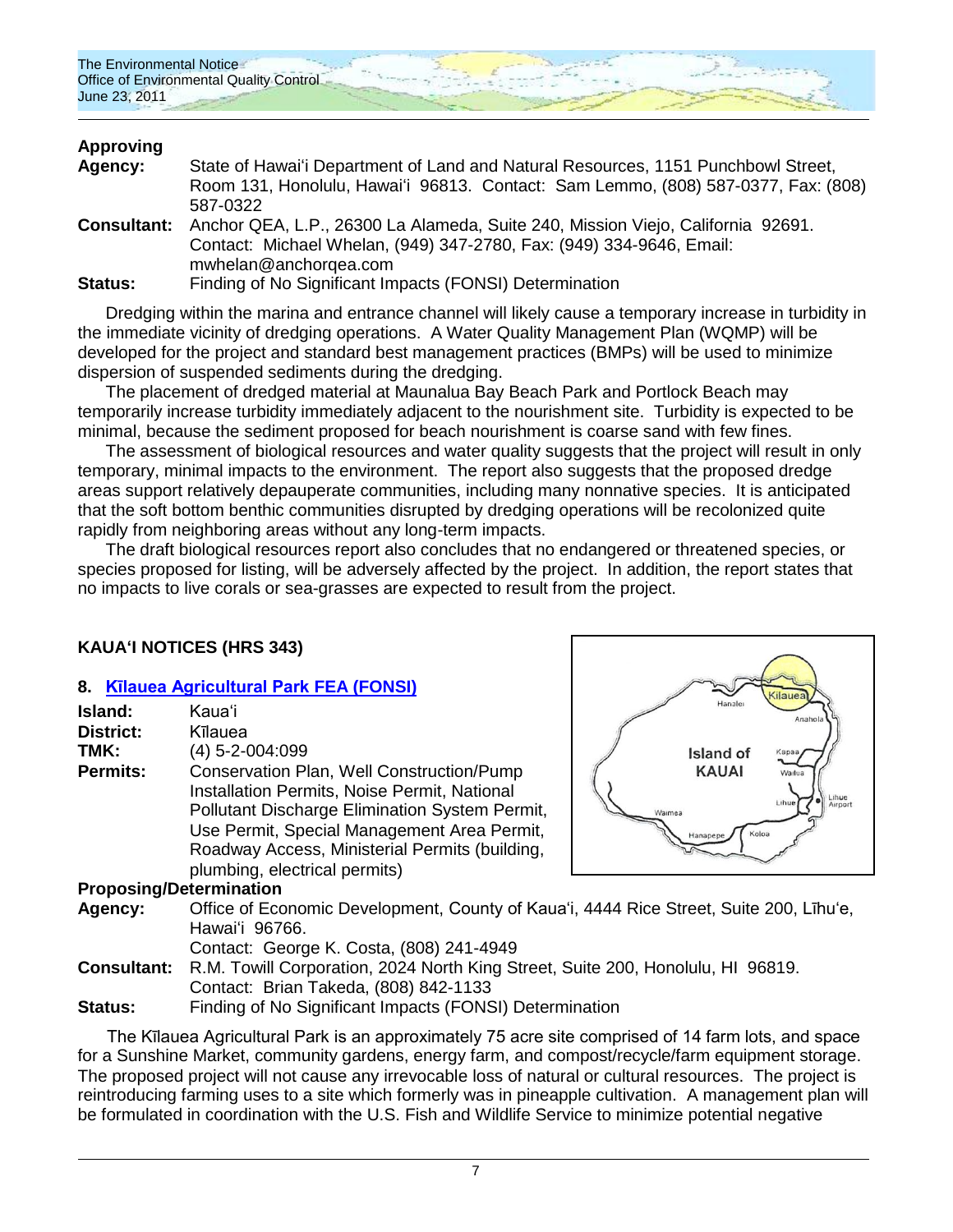

effects to nēnē and endangered water birds. Woody vegetation will not be cleared between May 15 and July 15 when Hawaiian hoary bats may be carrying their young. No adverse effects to archaeological or historical sites will result from the project. The project will provide short term employment opportunities during construction and increase the supply of agricultural lots to small scale farmers. During construction, there will be minor impacts to air quality and noise levels. The project is not located in an environmental sensitive area such as a tsunami zone, beach, or erosion-prone area, geologically hazardous land, estuary, freshwater or coastal area. Potential effects related to erosion will be mitigated by the implementation of BMPs. A Soil Conservation Plan will be implemented to address long term erosion impacts. There is no further commitment to a larger action.

## **COASTAL ZONE MANAGEMENT NOTICES**

#### **Special Management Area (SMA) Minor Permits**

The SMA Minor permits below have been approved or are pending approval (HRS 205A-30). For more information, contact the county/state Planning Department. Honolulu (523-4131); Hawai"i (961-8288); Kaua"i (241-6677); Maui (270-7735); Kaka"ako or Kalaeloa Community Development District (587-2841).

| <b>Location (TMK)</b>             | <b>Description (File No.)</b>                                                                                                                                                                      | <b>Applicant/Agent</b>                                                               |
|-----------------------------------|----------------------------------------------------------------------------------------------------------------------------------------------------------------------------------------------------|--------------------------------------------------------------------------------------|
| Maui: Wailea (2-1-023: 005)       | Interior Renovation/Enclosing Rea<br>Lāna'i (SM2 20110035)                                                                                                                                         | Satish Gholkar                                                                       |
| Maui: (4-4-008: 023)              | Installation of Two Windows (SM2<br>20110036)                                                                                                                                                      | Thomas Johnson                                                                       |
| Maui: Wailea (2-1-023: 005)       | <b>Apartment Alterations (SM2</b><br>20110037)                                                                                                                                                     | Satish Gholkar                                                                       |
| Maui: Kihei (3-9-018: 022)        | Construct Roof-Top<br>Telecommunication Facility (SM2<br>20110038)                                                                                                                                 | AT&T                                                                                 |
| Maui: Kahului (3-7-002: 001)      | Installation of Water and Sewer<br>Laterals (SM2 20110039)                                                                                                                                         | Maui Land & Pineapple Co. Inc.                                                       |
| Maui: (3-8-001: 101)              | <b>Enterprise Rent-A-Car Facility</b><br>Improvement (SM2 20110040)                                                                                                                                | Ean Holdings, LLC                                                                    |
| Maui: Lahaina (4-4-008: 023)      | After-the-Fact Enclose Lana'i 2 <sup>nd</sup><br>Floor Unit (SM2 20110041)                                                                                                                         | Mary Trumble                                                                         |
| O'ahu: Kahuku (5-7-001: 013)      | Installation of Six 8-foot Panel<br>Antennas, 12 Remote Radio Units,<br>Two Purcell Cabinets, and One GPS<br>Antenna on the Roof of the Turtle<br>Bay Resort (2011/SMA-18)                         | <b>AT&amp;T Mobility/RealCom Associates</b>                                          |
| O'ahu: Kokohead (3-9-012:<br>002) | Modification and Addition to an<br><b>Existing Telecommunication Facility,</b><br>Including Six 8-foot Panel<br>Antennas, 12 Remote Radio Units,<br>and One New Equipment Cabinet<br>(2011/SMA-33) | New Cingular Wireless PCS, LLC<br>dba AT&T/Ali'i Wireless Specialists,<br><b>LLC</b> |

#### **Federal Consistency Reviews**

The Hawaiʻi Coastal Zone Management (CZM) Program has received the following federal actions to review for consistency with the CZM objectives and policies in Chapter 205A, Hawaiʻi Revised Statutes.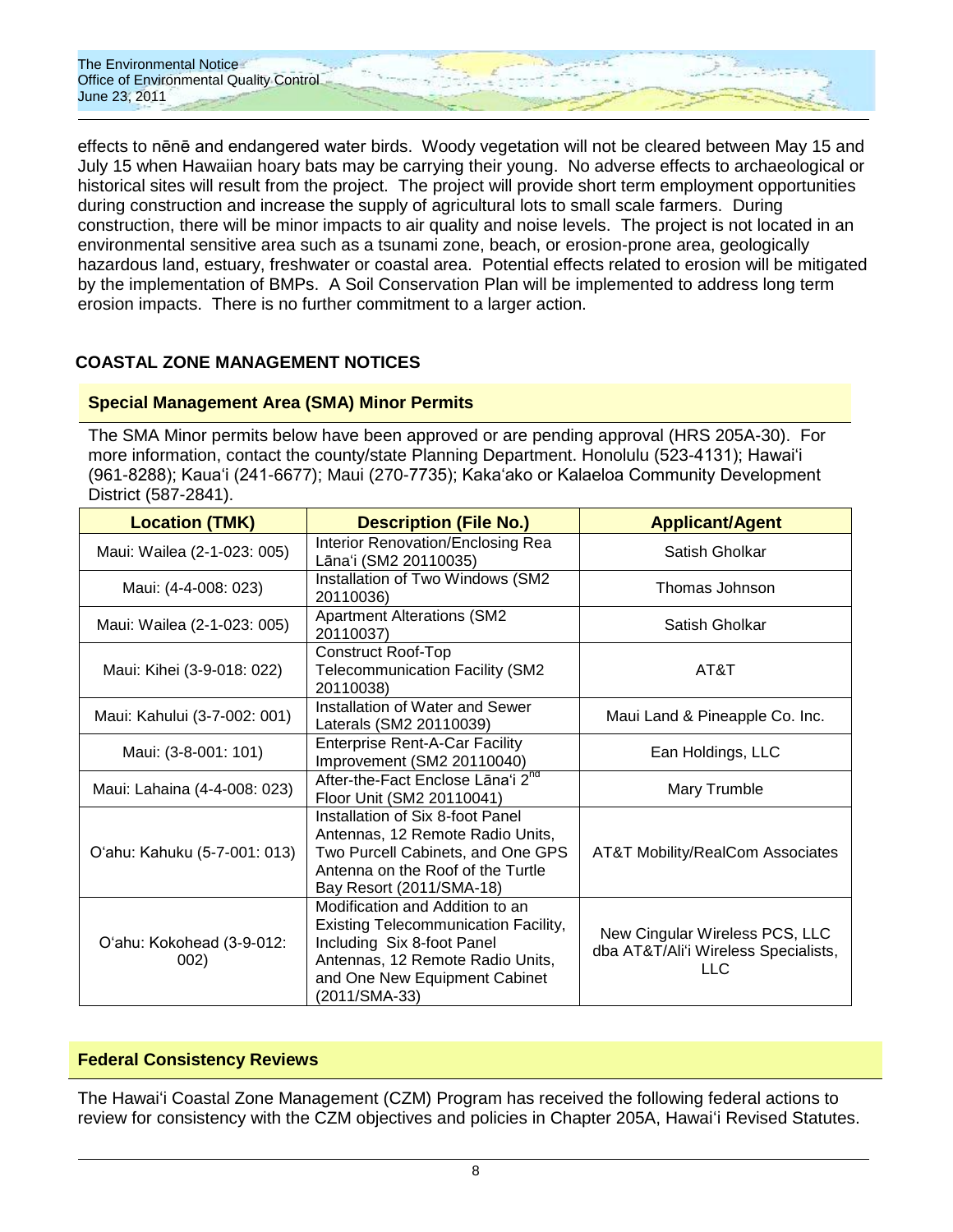

This public notice is being provided in accordance with section 306(d)(14) of the National Coastal Zone Management Act of 1972, as amended. For general information about CZM federal consistency please call John Nakagawa with the Hawaiʻi CZM Program at 587-2878. For neighboring islands use the following toll free numbers: Lānaʻi & Molokaʻi: 468-4644 x72878, Kauaʻi: 274-3141 x72878, Maui: 984- 2400 x72878 or Hawaiʻi: 974-4000 x72878. For specific information or questions about an action listed below please contact the CZM staff person identified for each action. Federally mandated deadlines require that comments be received by the date specified for each CZM consistency review. Comments may be submitted by mail, electronic mail or fax, as indicated below.

*Mail*: Office of Planning Department of Business, Economic Development and Tourism P.O. Box 2359 Honolulu, Hawaiʻi 96804 *Email*: [jnakagaw@dbedt.Hawaii.gov](mailto:jnakagaw@dbedt.Hawaii.gov) *Fax*: (808) 587-2899

#### **1. Hanapepe Flood Control Project Repairs**

| <b>Federal Action:</b> | <b>Federal Agency Activity</b>                           |
|------------------------|----------------------------------------------------------|
| <b>Federal Agency:</b> | U.S. Army Corps of Engineers, Honolulu District          |
| <b>Contact:</b>        | Ms. Jacqueline Conant, (808) 438-0881                    |
| Location:              | Hanapepe River, Kaua'i                                   |
| <b>CZM Contact:</b>    | John Nakagawa, (808) 587-2878, jnakagaw@dbedt.Hawaii.gov |

**Proposed Action:** Repair the earthen levee, toe structures, and appurtenant access road of the Hanapepe Flood Control Project (FCP), which is a federally authorized and constructed levee system that was built in 1966. The FCP was initially damaged during a 2008 storm event and further damage was caused by additional storm events. Damages to be repaired include erosion of the right bank structure and the associated access road.

**Comments Due:** July 7, 2011

#### **2. Hawaiian Monk Seal Critical Habitat Revision**

| <b>Federal Action:</b> | <b>Federal Agency Activity</b>                           |
|------------------------|----------------------------------------------------------|
| <b>Federal Agency:</b> | National Marine Fisheries Service (NMFS)                 |
| <b>Contact:</b>        | Ms. Jean Higgins, (808) 944-2157                         |
| <b>Location:</b>       | Northwestern Hawaiian Islands and Main Hawaiian Islands  |
| <b>CZM Contact:</b>    | John Nakagawa, (808) 587-2878, jnakagaw@dbedt.Hawaii.gov |

**Proposed Action:** NMFS is proposing to revise the Hawaiian monk seal critical habitat by extending the current designation in the Northwestern Hawaiian Islands out to the 500-meter depth contour and including Sand Island at Midway Islands; and by designating six new areas in the main Hawaiian Islands (MHI). Specific areas proposed for the MHI include terrestrial and marine habitat from 5-meters inland from the shoreline extending seaward to the 500-meter depth contour around: Kaula Island, Niʻihau, Kauaʻi, Oʻahu, Maui Nui (including Kahoolawe, Lānaʻi, Maui, and Molokaʻi), and Hawaiʻi. There are portions of the areas that have been identified as not included in the designation. Once critical habitat is designated, federal agencies would be required to comply with the Endangered Species Act, section 7, to insure that any actions they carry out, permit or fund will not result in the destruction or adverse modification of critical habitat. The following categories of activities have been identified as potentially having an effect on Hawaiian monk seal critical habitat: in-water and coastal construction; dredging and disposal of dredged material; energy development (renewable energy projects involving offshore and coastal development); activities that generate water pollution; aquaculture; fisheries; oil spills and vessel groundings response; military activities. These and other relevant activities may need to be modified if they are funded, permitted,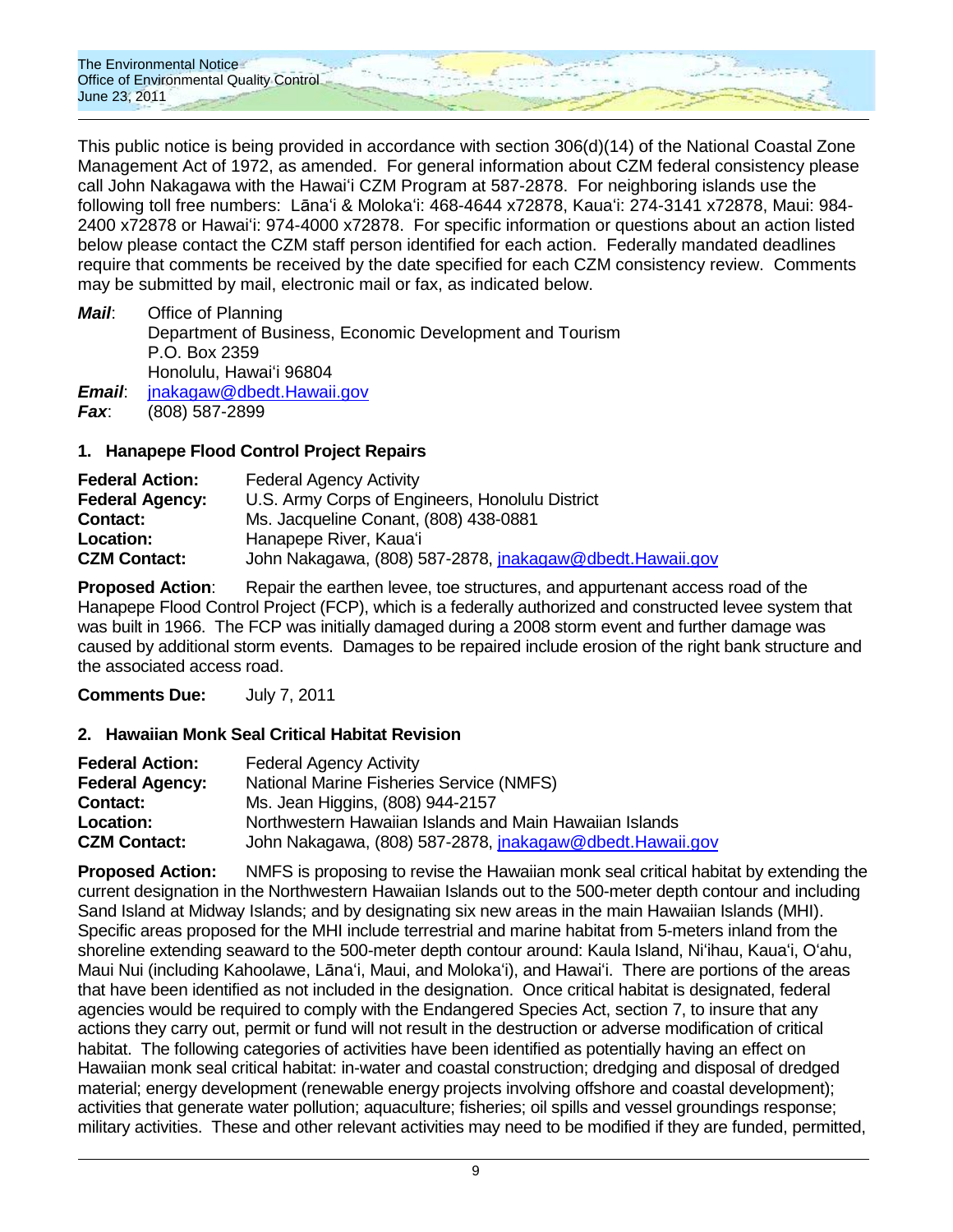

or carried out by a federal agency and conducted in such a manner or location that they may result in effects on designated critical habitat for Hawaiian monk seals. The NMFS proposed rule can be viewed at: [http://www.fpir.noaa.gov/PRD/prd\\_critical\\_habitat.html.](http://www.fpir.noaa.gov/PRD/prd_critical_habitat.html)

**Comments Due:** July 7, 2011

#### **3. U.S. Coast Guard Remote Fixed Facility at Kamehame Ridge**

| <b>Federal Action:</b> | <b>Federal Agency Activity</b>                           |
|------------------------|----------------------------------------------------------|
| <b>Federal Agency:</b> | U.S. Coast Guard                                         |
| <b>Contact:</b>        | Ms. Sherrill Thompson, (202) 538-5012                    |
| Location:              | Kamehame Ridge, 0.4 mile south of Waimanalo Beach, O'ahu |
| TMK:                   | $(1)$ 4-1-14: 16                                         |
| <b>CZM Contact:</b>    | John Nakagawa, (808) 587-2878, jnakagaw@dbedt.Hawaii.gov |

**Proposed Action:** The U.S. Coast Guard (USCG) is proposing to enhance coastal communications capability and reduce coverage gaps in marine communications used for USCG operational missions including search and rescue, maritime law enforcement, maritime pollution prevention and response, and national defense. The new system, known as "Rescue 21", will be the maritime equivalent of a "9-1-1" communications system, enhancing maritime safety by minimizing the time expended searching for mariners in distress. A communications tower site, or Remote Fixed Facility (RFF), is proposed for Kamehame Ridge on land owned by the Department of Hawaiian Homelands (DHHL), which is an existing telecommunications facility that currently includes towers, shelters, and equipment, owned by various companies. The DHHL will be co-locating their equipment onto the proposed RFF. The proposed RFF will involve: constructing a 90-foot monopole (with lightning rod 102-feet) on an existing concrete pad; installing a top mounted Direction Finder and three antennas; installing an 8-foot x 12-foot equipment shelter, a 20kW emergency backup generator, a 300 gallon belly fuel tank with six surrounding bollards; installing a 15-foot underground telecommunications line; and installing a 50-foot underground power line.

**Comments Due:** July 7, 2011

## **CONSERVATION DISTRICT USE PERMITS**

Persons interested in commenting on the following Conservation District Use Applications or interested in receiving notification of determinations on Conservation District Use Applications must submit comments and requests to the Department of Land and Natural Resources. Notification requests must include the following information: 1) Name and address of the requestor; 2) The application for which the requestor would like to receive notice of determination; and 3) The date the notice was initially published in the Environmental Notice. Send comments and requests to: Department of Land and Natural Resources, Office of Conservation and Coastal Lands, P.O. Box 621, Honolulu, HI 96809. DLNR will make every effort to notify those interested in the subject CDUAs. However, DLNR is not obligated to notify any person not strictly complying with the above requirements. For more information, please contact the Office of Conservation and Coastal Lands (OCCL) staff listed for each project.

| <b>PROJECT:</b>             |                                                                                 |
|-----------------------------|---------------------------------------------------------------------------------|
| File No.:                   | CDUA OA-3593                                                                    |
| <b>Name of Applicant:</b>   | PP85 McCandless Ranch/PP McCandless Ranch, LLC and Elizabeth M.<br><b>Stack</b> |
| Location:                   | Ohikilo, Wai'anae                                                               |
| TMK:                        | (1) 8-3-001: 14, 28, 29, 30, 31, 32, and 33.                                    |
| <b>Proposed Action:</b>     | Consolidation and Subdivision of Land                                           |
| 343, HRS determination:     | Exempt                                                                          |
| <b>Applicant's Contact:</b> | Wayne Sakamoto, (808) 528-5567                                                  |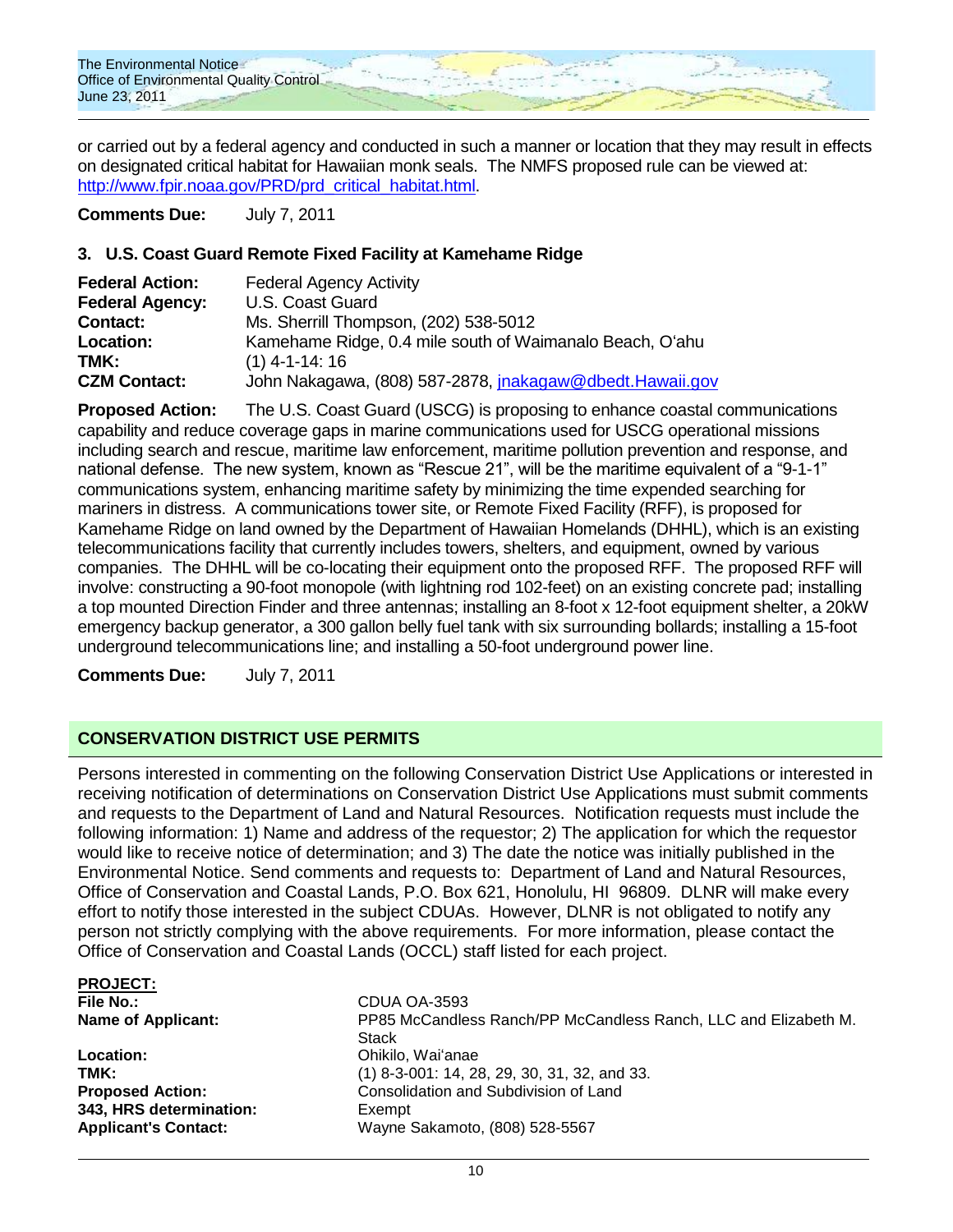

PROJECT:<br>File No.: **TMKs:** 7-1-001:007 **343, HRS determination:** Exempt **OCCL Staff Contact:** Michael Cain, (808) 587-0048

OCCL Staff Contact: Tiger Mills, (808) 587-0382

**File No.:** CDUA HA-3594 **Name of Applicant:** Institute of Pacific Islands Forestry, USDA Forest Service **Location:** Puʻu Waʻawaʻa Bird Sanctury, North Kona, Hawaiʻi **Proposed Action:** Weather Station (100-foot free-standing aluminum tower) **Applicant's Contact:** Susan Cordell, Research Scientist, (808) 854-2628

#### **SHORELINE NOTICES**

## **Certification Applications**

The shoreline certification applications below are available for review at the DLNR Offices on Kaua"i, Hawai"i, Maui, and Honolulu, 1151 Punchbowl Street, Room 220 (HRS 205A-42 and HAR 13-222-12). All comments shall be submitted in writing to the State Land Surveyor, 1151 Punchbowl Street, Room 210, Honolulu, HI 96813 and postmarked no later than 15 calendar days from the date of the public notice of the application. For more information, call Ian Hirokawa at (808) 587-0420.

| File No | Date    | Location                                                                                                                                                                                                                                    | Applicant/Owner                                                  | <b>TMK</b>  |
|---------|---------|---------------------------------------------------------------------------------------------------------------------------------------------------------------------------------------------------------------------------------------------|------------------------------------------------------------------|-------------|
| OA-1428 | 6/6/11  | Lot 2697 as shown on Map 274 of Land Court<br>Application 1069 situate at Honouliuli, 'Ewa,<br>O'ahu<br>Address: N/A<br>Purpose: Shoreline determination                                                                                    | Park Engineering/ City<br>and County of Honolulu                 | 9-4-134:006 |
| OA-1429 | 6/8/11  | Lot 99 as shown on Map 12 of Land Court<br>Application 609 situate at Mokuleia, Waialua,<br>O'ahu<br>Address: 68-379 Crozier Drive<br>Purpose: Building setback requirement                                                                 | Jaime F. Alimboyoguen/<br>Michael McCurdy                        | 6-8-005:006 |
| MA-480  | 5/26/11 | Lot 217 (Map 31) of Land Court Application 1804<br>situate at Pasha, Honualua, Makawao, Maui<br>Address: 3550 Wailea Alanui Drive<br>Purpose: Building setback and shoreline setback<br>variance                                            | Ryan M. Suzuki/ Wailea<br>Hotel and Beach Resort.<br><b>LLC</b>  | 2-1-008:067 |
| MA-481  | 6/3/11  | Portions of Grant 3152 to Henry Cornwell and<br>Royal Patent 8140, Land Commission Award<br>5230 to Keaweamahi situate at Pulehu-Nui &<br>Waikapu, Kihei, Maui<br>Address: 145 North Kihei Road<br>Purpose: Permit to drill irrigation well | Akamai Land Surveying,<br>Inc./ Sugar Beach<br>Resort            | 3-8-013:014 |
| MO-154  | 5/31/11 | Lot 22 of Land Court Application 1714, as shown<br>on Map 3 being a portion of Grant 2544 to<br>Maunaloa situate at Makakupaianui and<br>Kamiloloa 2, Moloka'i<br>Address: Kamehameha V Highway<br>Purpose: Building permit purposes        | Newcomer-Lee Land<br>Surveyors, Inc./ Nancy<br>Ellen L. Williams | 5-4-006:032 |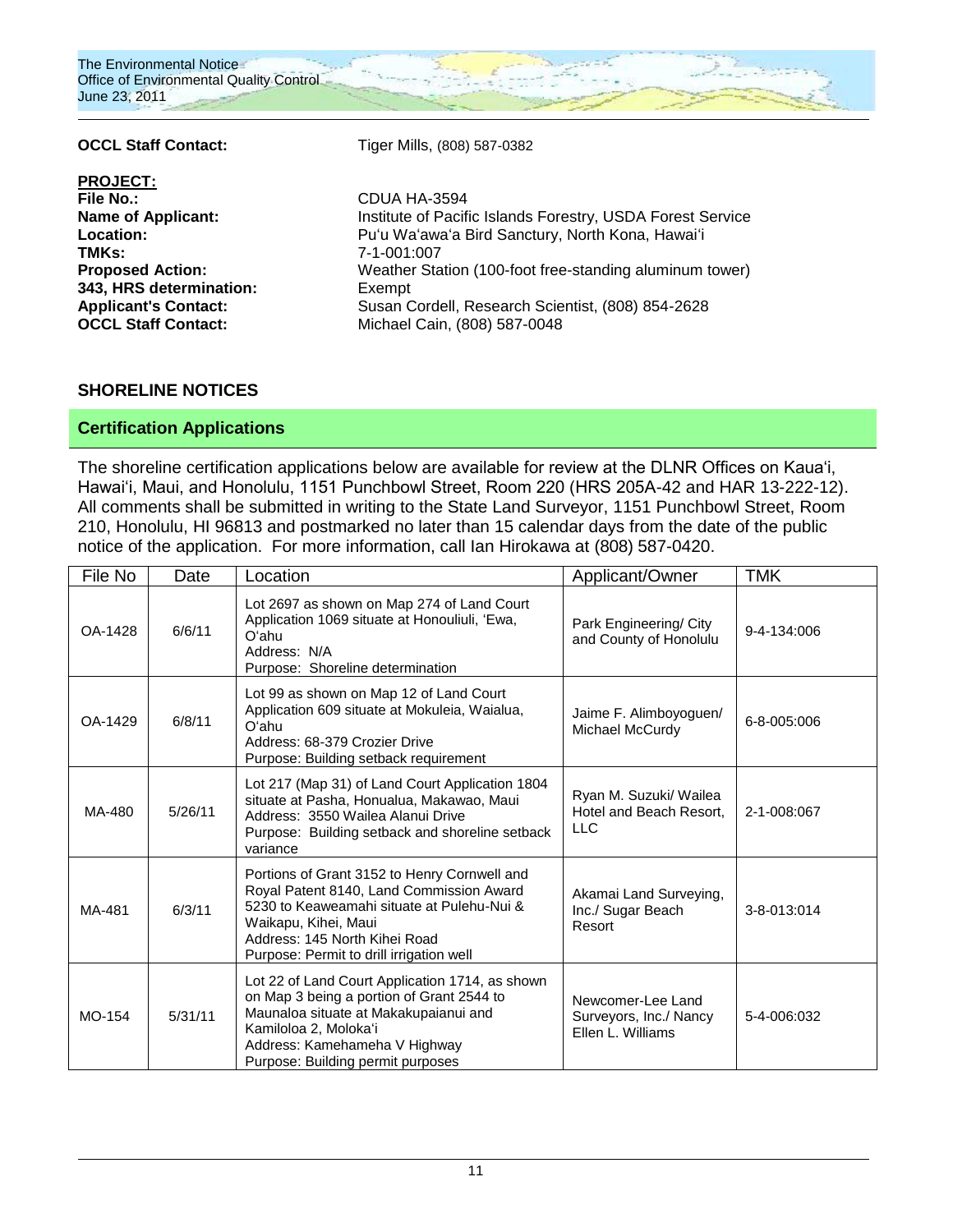| KA-353 | 6/9/11 | Lot 54 Land Court Application 1160 (Map 10)<br>situate at Hanalei, Halelea, Kaua'i<br>Address: 4914 Weke Road<br>Purpose: Building permit | Honua Engineering, Inc./<br>Thomas A. & Lanez C.<br>LaCour | 5-5-001:013 |
|--------|--------|-------------------------------------------------------------------------------------------------------------------------------------------|------------------------------------------------------------|-------------|
|--------|--------|-------------------------------------------------------------------------------------------------------------------------------------------|------------------------------------------------------------|-------------|

#### **Certifications and Rejections**

The shoreline notices below have been proposed for certification or rejection by DLNR (HRS 205A-42 and HAR 13-222-26). Any person or agency who wants to appeal shall file a notice of appeal in writing with DLNR no later than 20 calendar days from the date of this public notice. Send the appeal to the Board of Land and Natural Resource, 1151 Punchbowl Street, Room 220, Honolulu, HI 96813.

| File No. | <b>Proposed/Rejected</b>            | Location                                                                                                                                                                                                                                                                     | <b>Applicant/Owner</b>                                                                   | <b>TMK</b>           |
|----------|-------------------------------------|------------------------------------------------------------------------------------------------------------------------------------------------------------------------------------------------------------------------------------------------------------------------------|------------------------------------------------------------------------------------------|----------------------|
| OA-1415  | Proposed Shoreline<br>Certification | Lot 1-D as shown on Map 2 of Land Court<br>Application 824 situate at Mokuleia,<br>Waialua, O'ahu<br>Address: Farrington Highway<br>Purpose: Subdivision                                                                                                                     | ControlPoint<br>Surveying, Inc./<br>Mokuleia Shores<br>Holder, LLC                       | 6-8-003:017          |
| OA-1419  | Proposed Shoreline<br>Certification | Lot 8 of Kawailoa Each Lots, Section B,<br>same being a portion of R.P. 4475, L.C.<br>Aw. 7713, Ap. 33 to V Kamamalu situate<br>at Kawaloa, Waialua, O'ahu<br>Address: 61-535 Pohaku Loa Way<br>Purpose: Shoreline setback                                                   | Jai Kaopuiki/ Mitch<br>McAllister                                                        | 6-1-009:012          |
| MA-461   | Proposed Shoreline<br>Certification | Lots B-1 and B-2 of the Ma'alaea Beach<br>Lots being a portion of Grant 3152 to<br>Henry Cornwell situate at Wakupu,<br>Wailuku, Maui<br>Address: 250 Ha'uoli Street<br>Purpose: Beach restoration                                                                           | Akamai Land<br>Surveying, Inc./<br>Association of<br>Apartment Owners of<br>Kanai A Nalu | 3-8-014:004<br>& 005 |
| MA-473   | Proposed Shoreline<br>Certification | Portions of Section 3 of the first partition<br>of the Hamakuapoko Hui and Lot 8 to<br>Kealoha of Section 2 of the second<br>partition of the Hamuakuapoko Hui situate<br>at Lower Pā'ia, Hamuakuapoko, Maui<br>Address: 72 Lae Place<br>Purpose: Shoreline setback purposes | Ronald M. Fukumoto<br>Engineering, Inc./<br>Point Cuban, LLC c/o<br>Don Nelson           | 2-6-008:009          |
| MA-474   | Proposed Shoreline<br>Certification | Lot 47 of Waiohuli-Keokea Beach Lots,<br>2nd Series situate at Waiohuli-Keokea,<br>Kula, Kihei, Maui<br>Address: 1724 Halama Street<br>Purpose: Determine shoreline setback                                                                                                  | Ronald M. Fukumoto<br>Engineering, Inc./<br><b>Rixey Family LLC</b>                      | 3-9-011:003          |
| MA-475   | Proposed Shoreline<br>Certification | "Hale Hui Kai Condominium" being all of<br>Grant 13225 to Y. Watanabe and a<br>portion of Grant 1959 to Mahi situate at<br>Kama'ole, Wailuku, Maui<br>Address: 2994 South Kihei Road<br>Purpose: N/A                                                                         | Akamai Land<br>Surveying, Inc./ Hale<br>Hui Kai                                          | 3-9-004:025          |
| KA-345   | Proposed Shoreline<br>Certification | Lot 1 "Spouting Horn Tract" situate at<br>Koloa, Kaua'i<br>Address: 4546 Lāwa'i Road<br>Purpose: Determine building setback line                                                                                                                                             | Anthony Crook/<br>Donald Hill                                                            | 2-6-003:006          |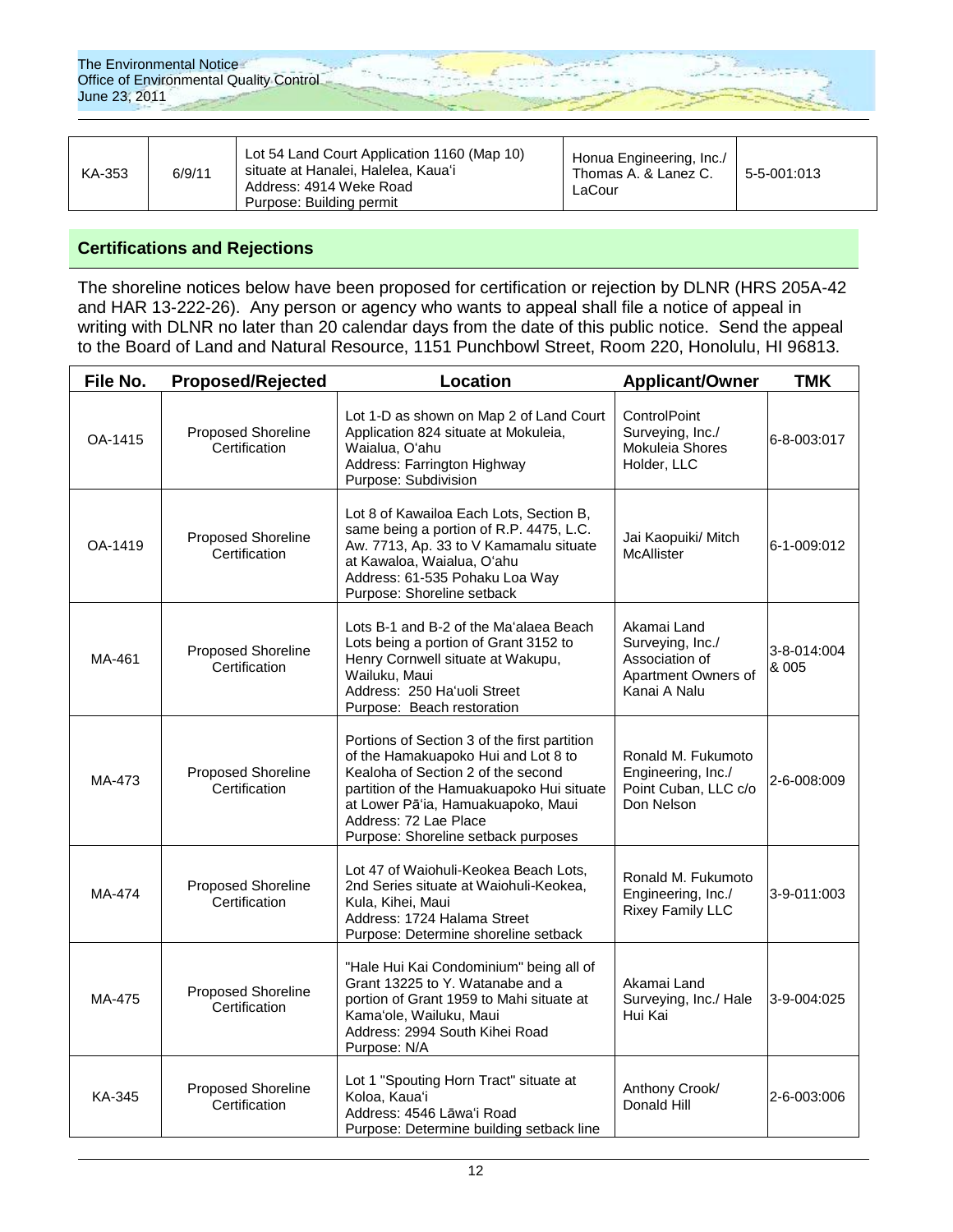

| KA-346  | <b>Proposed Shoreline</b><br>Certification | Lot 9 of Wainiha Subdivision II as shown<br>on File Plan No. 1840 situate at Wainiha.<br>Halelea, Kaua'i<br>Address: 7324 Alealea Road<br>Purpose: Building permit for construction<br>of electric meter pedestal and fire escape | Peter Taylor<br>Engineer and Land<br>Surveyor, Inc./ Gary<br>Fischer | 5-8-009:048 |
|---------|--------------------------------------------|-----------------------------------------------------------------------------------------------------------------------------------------------------------------------------------------------------------------------------------|----------------------------------------------------------------------|-------------|
| OA-1416 | Withdrawn                                  | Lot 1188 of Land Court Application 677,<br>Map 301 situate at Kailua, Ko'olaupoko,<br>Oʻahu.<br>Address: 59 Kailuana Place<br>Purpose: Development of property                                                                    | Dennis K. Hashimoto/<br>59 Kailuana Place<br><b>LLC</b>              | 4-3-022:018 |

## **POLLUTION CONTROL PERMITS**

Below are some pollution control permits before the State Department of Health (HRS 342B and HAR 11-60.1). For more information, contact the number given.

| <b>Branch</b><br><b>Permit Type</b>                                     | <b>Applicant and</b><br><b>Permit Number</b>                                                    | <b>Project</b><br>Location                                           | <b>Pertinent</b><br><b>Date</b> | <b>Proposed</b><br><b>Use</b>              |
|-------------------------------------------------------------------------|-------------------------------------------------------------------------------------------------|----------------------------------------------------------------------|---------------------------------|--------------------------------------------|
| Clean Air Branch,<br>586-4200, Covered<br>Source Permit                 | Waste Management of<br>Hawai'i, Inc.<br>Initial Application No.<br>0653-02<br>CSP No. 0653-02-C | Located at:<br>71-1111 Queen<br>Kaahumanu Hwy.,<br>Waikoloa, Hawai'i | Issued:<br>5/31/11              | Crushing and<br><b>Screening Plants</b>    |
| Clean Air Branch,<br>586-4200, -Non-<br><b>Covered Source</b><br>Permit | Samson Trucking, Inc.<br>Application for Initial<br>Permit<br>No. 0735-01<br>NSP No. 0735-01-NT | Located at:<br><b>Various Temporary Sites</b>                        | Issued:<br>6/3/11               | 176 TPH Portable<br><b>Screening Plant</b> |

#### **FEDERAL NOTICES**

#### **Maritime Administration Offer for Public Sale of Two High Speed Vessels**

The Maritime Administration of the U. S. Department of Transportation is offering for public sale, on an "as is, where is" basis, two fast ferry vessels, ALAKAI, Official Number 1182234, and HUAKAI, Official Number 1215902. Bids may be submitted on or before 5 p.m. July 20, 2011. For additional details, please contact Mr. David Heller, Office of Shipyards and Marine Engineering, Maritime Administration, 1200 New Jersey Avenue, SE, Washington, DC 20590. Telephone: (202) 366–1850; or e-mail *David.Heller@dot.gov*. Copies of this notice may also be obtained from that office. An electronic copy of this document may be downloaded from the *Federal Register's* home page at: *[http://www.archives.gov](http://www.archives.gov/)* and the Government Printing Office"s database at: *<http://www.access.gpo.gov/nara>* (see, 76 FR 35942, June 20, 2011).

#### **Notice of Availability of a Pest Risk Analysis for Interstate Movement of Rambutan from Puerto Rico**

The Animal and Plant Inspection Service (APHIS) of the U. S. Department of Agriculture has prepared a pest risk analysis that evaluates the risks associated with the interstate movement into the continental United States of fresh rambutan fruit from Puerto Rico. Based on that analysis, APHIS believes that the application of one or more designated phytosanitary measures will be sufficient to mitigate the risks of introducing or disseminating plant pests or noxious weeds via the interstate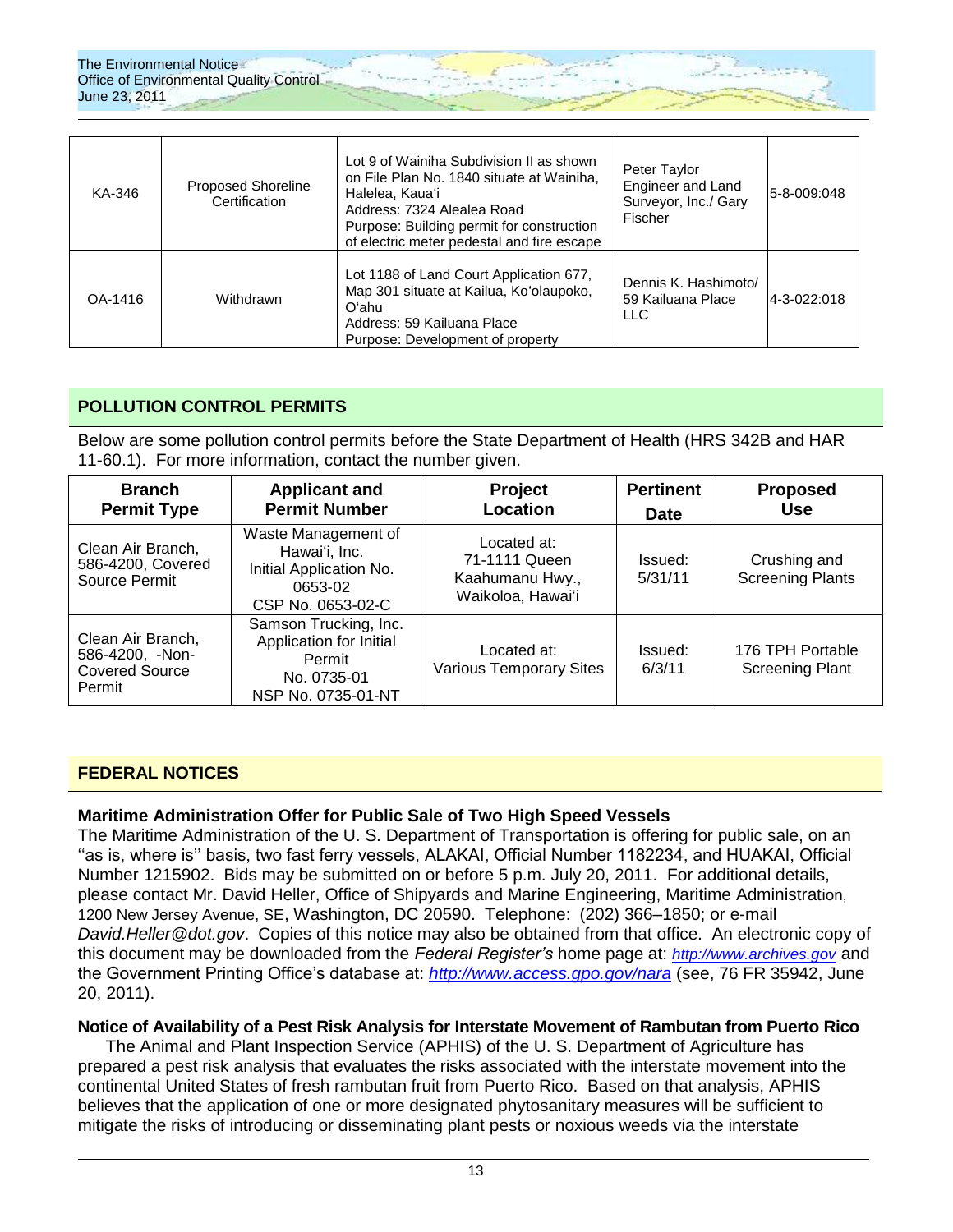The Environmental Notice **Office of Environmental Quality Control** June 23, 2011

movement of rambutan from Puerto Rico. APHIS is making the pest risk analysis available to the public for review and comment, and APHIS will consider all comments that we receive on or before August 15, 2011. Submit comments to Docket No. APHIS–2011–0037, Regulatory Analysis and Development, PPD, APHIS, Station 3A–03.8, 4700 River Road Unit 118, Riverdale, MD 20737–1238.

Supporting documents and any comments we receive on this docket may be viewed at *<http://www.regulations.gov/#!docketDetail;D=APHIS-2011-0037>* or in our reading room, which is located in room 1141 of the USDA South Building, 14<sup>th</sup> Street and Independence Avenue, SW., Washington, DC. Normal reading room hours are 8 a.m. to 4:30 p.m., Monday through Friday, except holidays. To be sure someone is there to help you, please call (202) 690–2817 before coming. For additional details please contact Mr. Philip Grove, Regulatory Coordinator, PPQ, APHIS, 4700 River Road Unit 156, Riverdale, MD 20737–1231; (301) 734–6280 (see, 76 FR 35186, June 16, 2011).

## **Endangered Plants and Wildlife; Receipt of Application for Enhancement of Survival Permit**

In accordance with the requirements of the Endangered Species Act of 1973, as amended (Act), the U.S. Fish and Wildlife Service (Service), invites the public to comment on applications for permits to conduct enhancement of survival activities with endangered species. To ensure consideration, please send your written comments by July 8, 2011. Comments can be sent to the Endangered Species Program Manager, Ecological Services, U.S. Fish and Wildlife Service, 911 NE 11<sup>th</sup> Avenue, Portland, OR 97232–4181. For additional details, please contact Mr. Grant Canterbury, Fish and Wildlife Biologist, at the above address or by telephone (503–231–6131) or fax (503–231–6243). The following applicant has applied for a recovery permit to conduct certain activities with endangered species under section 10(a)(1)(A) of the Act (16 U.S.C. 1531 *et seq.*). The Service is soliciting review of and comments on the application by local, State, and Federal agencies, and the public.

## **Permit No. TE–043638**

*Applicant:* Directorate of Public Works, U.S. Army, Schofield Barracks, Hawaiʻi. The permittee requests a permit amendment to take (collect for captive propagation, collect genetic samples, and reintroduce or translocate) Oahu tree snails (*Achatinella* spp.) on Oʻahu Island, Hawaiʻi, in conjunction with life/history studies for the purpose of enhancing their survival. This permit currently covers more limited take (capture, mark, release, and salvage) of the Oʻahu tree snails, as well as take of the Hawaiian picturewing flies (*Drosophila aglaia, D. hemipeza, D.montgomeryi, D. obatai, D. substenoptera,* and *D. tarphytrichia*) and Oʻahu elepaio (*Chasiempis sandwichensis ibidis*), and removal and reduction to possession of *Chamaescyce herbstii* (akoko), *Hesperomannia arbuscula* (no common name), *Hedyotis coriacea* (kio"ele), *Phyllostegia kaalaensis* (no common name), and *Schiedea kaalae* (no common name), for which notices were originally published in the *Federal Register* on July 20, 2005 (70 FR 41786), August 6, 2006 (71 FR 47242), November 16, 2007 (72 FR 64665), and June 17, 2008 (73 FR 34312) (see, 76 FR 33336, June 8, 2011).

## **ENVIRONMENTAL COUNCIL NOTICE**

Please note that starting immediately, official electronic comment and testimony on Environmental Council matters should be sent to [environmental.council@doh.hawaii.gov](mailto:environmental.council@doh.hawaii.gov) with the subject line marked "Environmental Council Comment/Testimony".